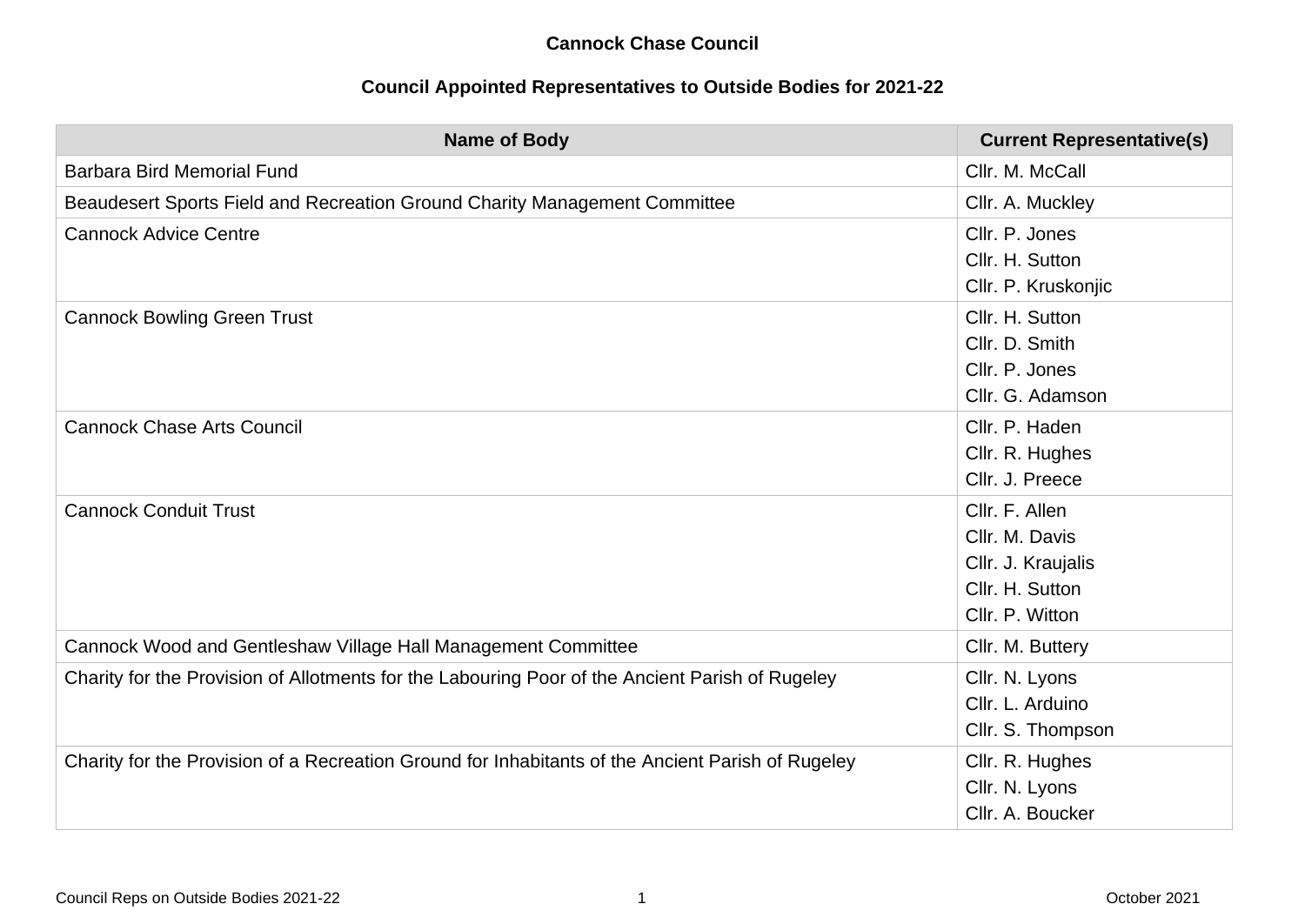| <b>Name of Body</b>                                                                                         | <b>Current Representative(s)</b> |
|-------------------------------------------------------------------------------------------------------------|----------------------------------|
| <b>Chase Sports Council</b>                                                                                 | Cllr. M. Buttery                 |
|                                                                                                             | Cllr. C. Frew                    |
|                                                                                                             | Cllr. J. Johnson                 |
|                                                                                                             | Cllr. A. Layton                  |
|                                                                                                             | Cllr. J. Preece                  |
|                                                                                                             | Cllr. L. Wilson                  |
| <b>Chetwynd Charity</b>                                                                                     | Cllr. A. Boucker                 |
|                                                                                                             | Cllr. C. Frew                    |
|                                                                                                             | Cllr. R. Hughes                  |
|                                                                                                             | Cllr. J. Johnson                 |
| <b>Etching Hill Village Hall Committee</b>                                                                  | Cllr. J. Johnson                 |
| Foundation of Clara Caroline Walhouse and the John Wood and Walhouse Church of England School<br>Foundation | Cllr. H. Sutton                  |
| Greater Birmingham and Solihull LEP Joint Scrutiny Committee                                                | Cllr. P. Hewitt                  |
| Greater Birmingham and Solihull LEP Joint Scrutiny Committee (Substitute Member)                            | Cllr. P. Startin                 |
| <b>Landor Society</b>                                                                                       | Cllr. O. Lyons                   |
|                                                                                                             | Cllr. P. Startin                 |
| Longdon (Cotton) Almshouses                                                                                 | Cllr. R. Hughes                  |
|                                                                                                             | Cllr. J. Johnson                 |
| <b>National Association of Councillors</b>                                                                  | Cllr. P. Jones                   |
|                                                                                                             | Cllr. D. Smith                   |
| Norton Canes Community Centre                                                                               | Cllr. M. Hoare                   |